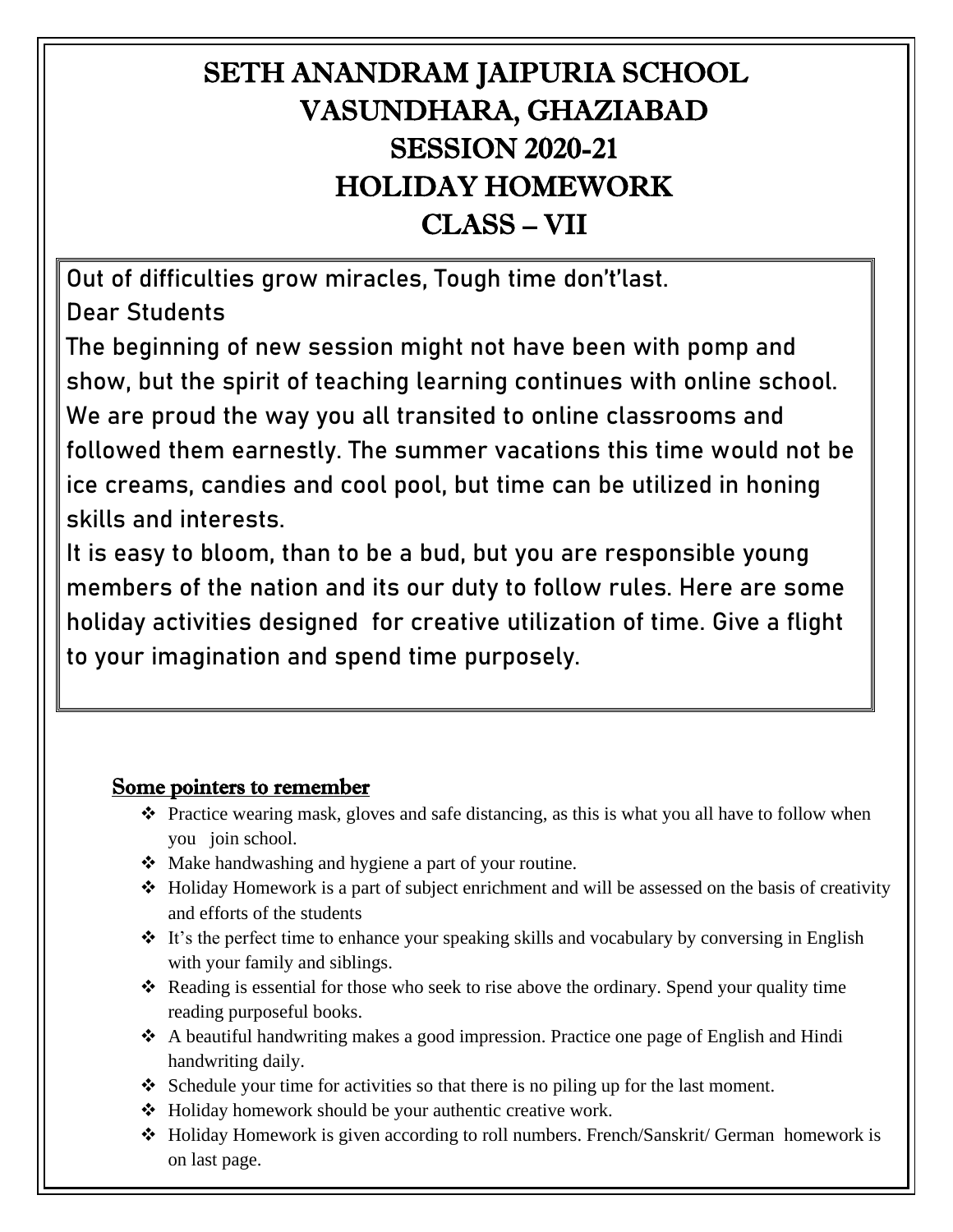#### **ENGLISH**

### **COMMON FOR ALL THE STUDENTS:**

#### **Reading Activity: Story time never goes out of style.**

Sharing some best websites with free online books for students.

\*Oxford owl

\*Storyline online

\*International children's Digital Library

### **Roll No. 1-10**

### **ENGLISH**

Read a story of your choice and write its summary and describe the main characters. Create an alternative ending of that story. Present your work in a MS word file or ruled pages available at home (You can beautify your presentation by adding pictures too)

# **ह िंदी**

१स्मरणीयपलोंकासंग्रह

लॉकडाउनके दौरानअपनीस्वस्थजीवनचर्याकेकिन्हींपाँचस्मरणीयपलोंकासचित्रसंग्रहतैयारकरेंऔरउन्हेंआक र्षकशीर्षकभीदें। (नोटबुकअथवाए४आकारकीशीटपर)

## **MATHS**

**Students have to complete questionnaire based on the data of health in the link**

<https://tinyurl.com/ya8jq44p>

### **SCIENCE**

### **Instructions**

**Students research:-Children will Collect information on the following points and share their data through sway presentation.**

**Domain1**-6 D's of human health care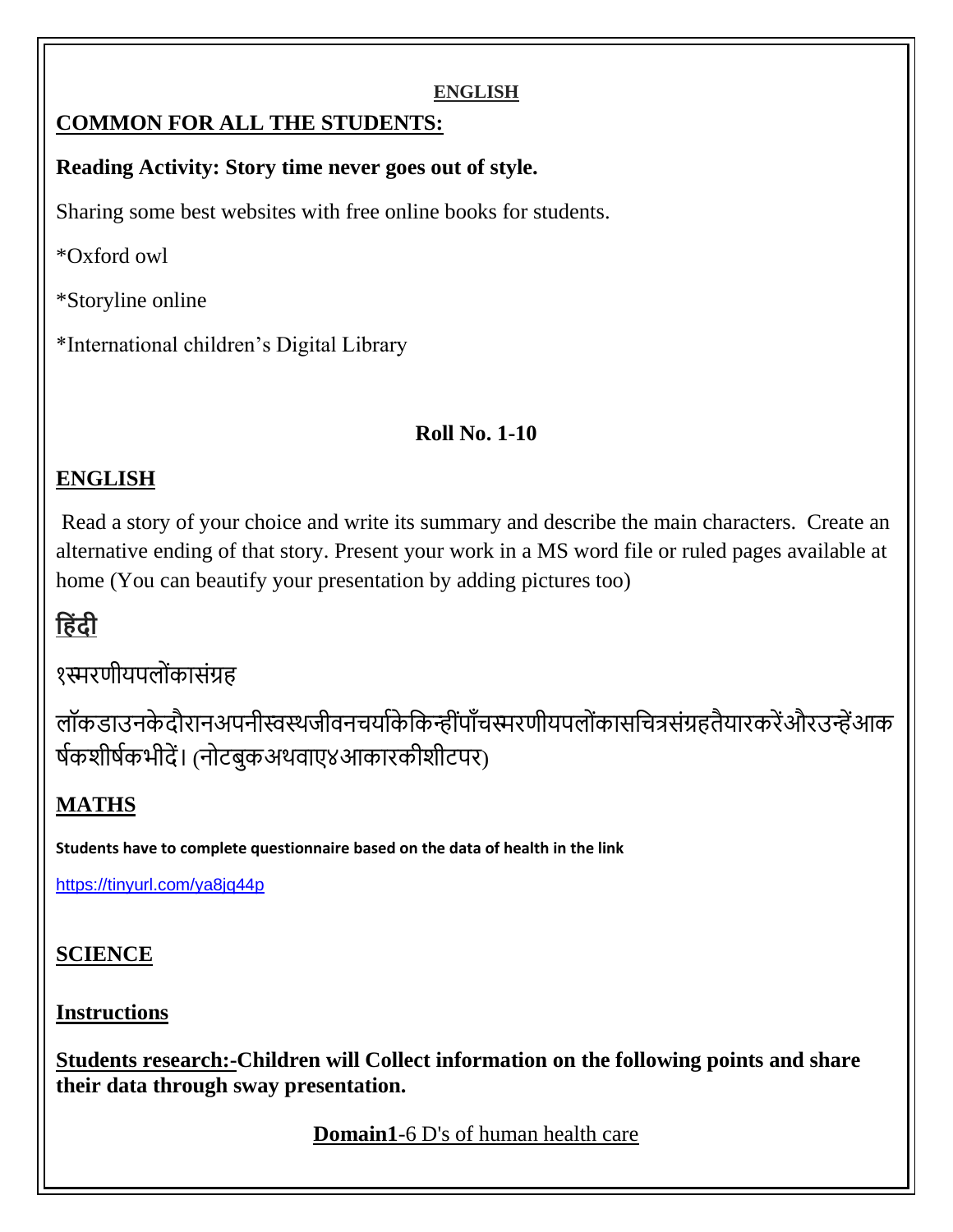

Students will do a research work on how these six dimensions which are associated with the health of humans and what practicies do they need to follow under theses dimensions to keep them healthy.

### **SOCIAL SCIENCE**



## **Good habits formed at youth make all the difference**

Healthy habits are hard to develop and often require change in our mindset. But if we are ready to sacrifice a little for better health it has a far reaching impact. Create a digital storyboard on healthy habits and a sanitized environment, how it can lead to a better life. You can take the help of free online digital story board maker, like, canva.com, Plot, Boords, wideo, etc.

### **Roll No. 11-20**

### **ENGLISH**

Write a letter to the Prime Minister suggesting the ways to administer the recent crisis country is passing through. Expressing your concern for improvement in health infrastructure of our country.

(You can present your work through MS Word/ A-4 size sheet/ Notebook)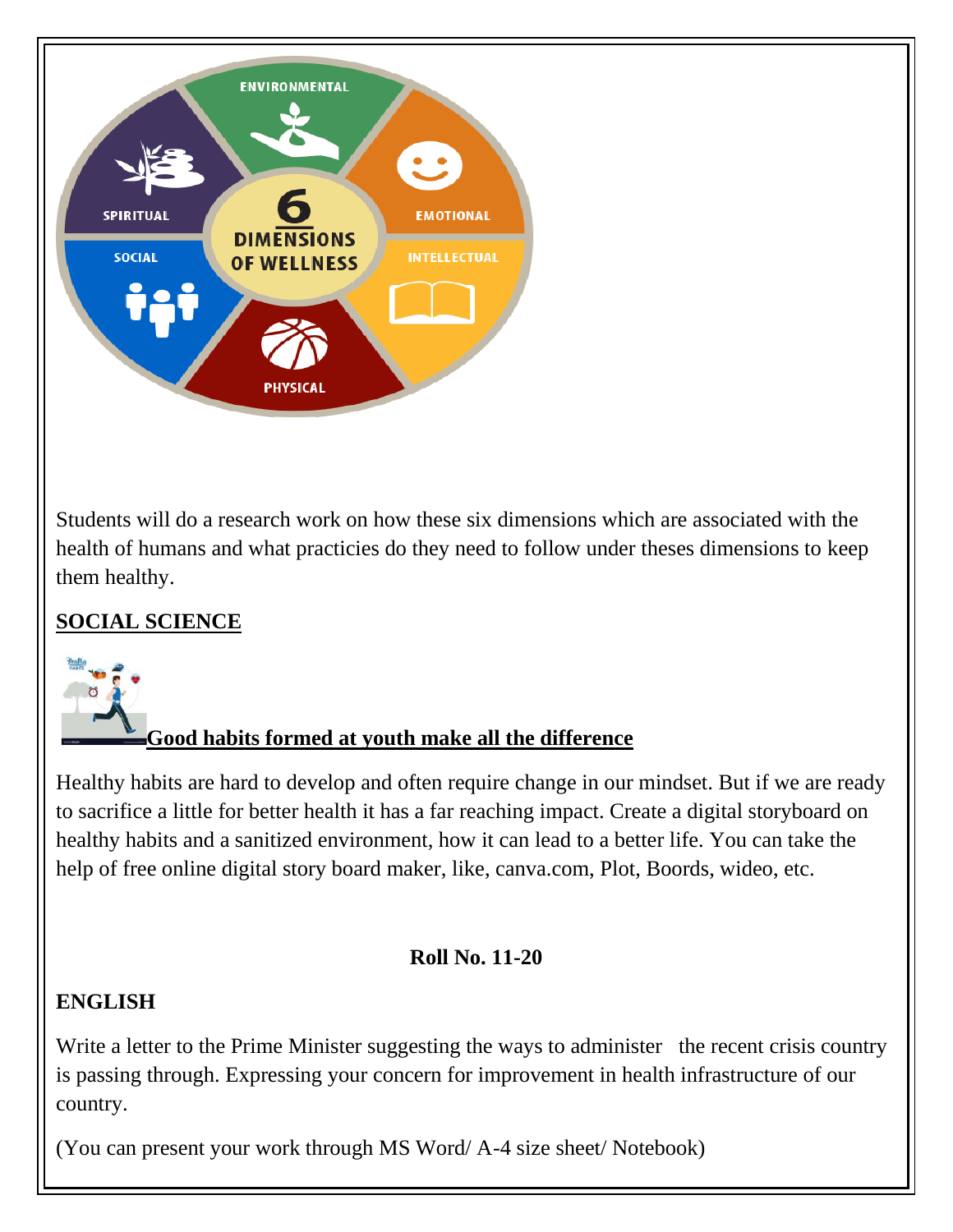# **HINDI**

२ 'अगरमैंसर्वशक्तिमानहोता'इसविषयपरकोईकाल्पनिकलघुकहानीकीरचनाकीजिये। (नोटबुकअथवाएमएसवर्डपर)

# **MATHS**

**Students have to complete questionnaire based on the data of health in the link**

<https://bit.ly/2Tt0cud>

### **SCIENCE Instructions**

**Students research:-Children will Collect information on the following points and share their data through sway presentation.**

### **Domain2:**- Lifestyle and its impact on health Quotient

- a) Challenges which we are facing related to health due to poor lifestyle.
- b) Pros and cons of Lifestyle and its impact on health.
- c) Dealing with the health related problem by changing lifestyles.

## **SOCIAL SCIENCE**



## . **CELEBRATING HEALTH**

The health benefits of regular exercise and physical activity are hard to ignore. Everyone benefits from exercise, regardless of age, sex or physical ability. Design a social advertisement, for the government to justify the importance of exercise in our life. Reference of the International Yoga Day can also be made in this regard. You can take the help of free online poster makers, like, canva.com, pictochart, adobesparks, etc.

### **Roll No. 21-30**

### **ENGLISH**

Imagine that you along with your classmates will enact a script in the school assembly educating students about the importance of health and hygiene for all. Create a script which must include dialogues, narration, stage direction and music.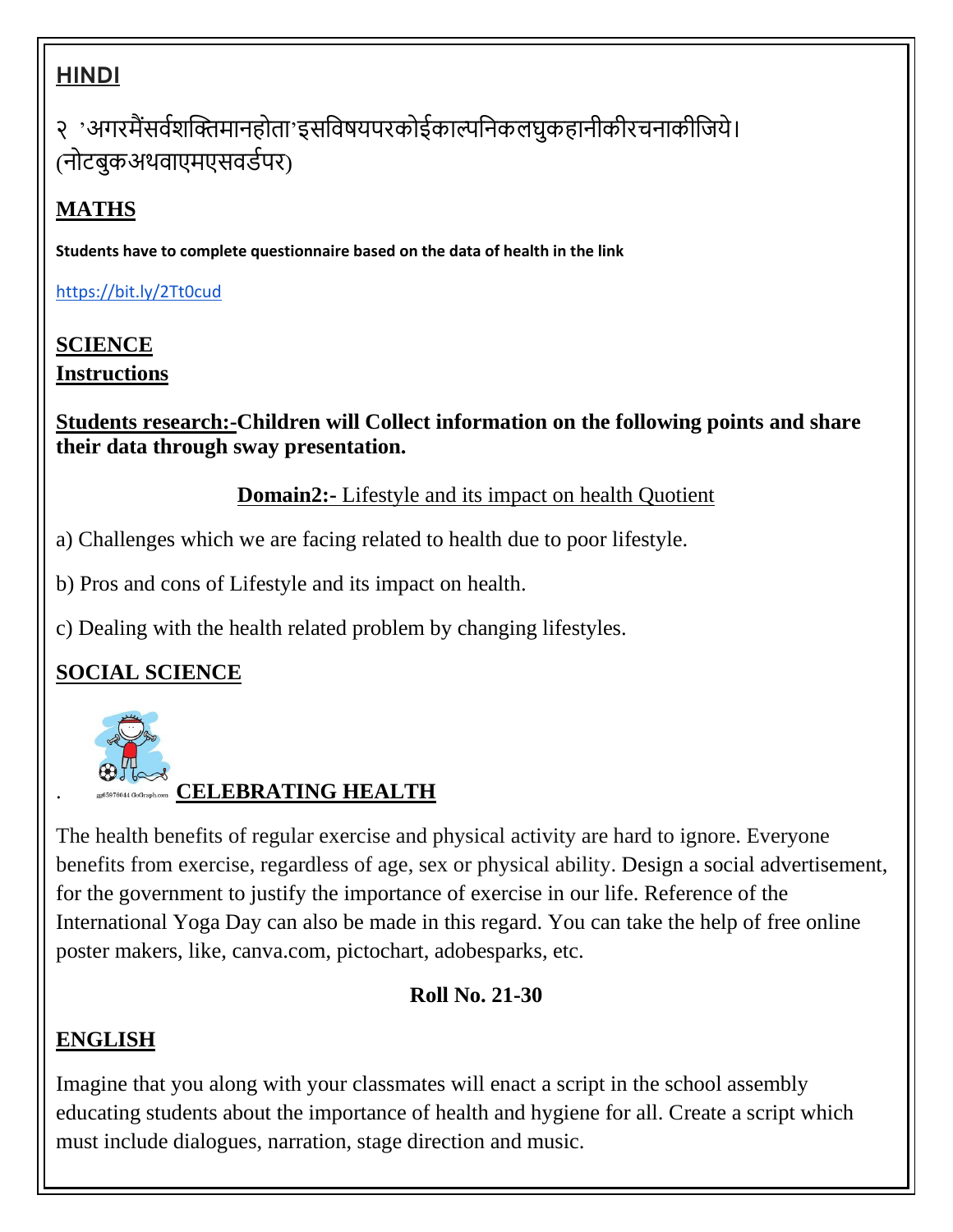(You can write in notebook/A-4 sheet)

## **HINDI**

इंटरनेटके माध्यमसेएकपाकपुस्तिकातैयारकीजियेऔरउसमेंकमसेकमऐसीपाँचपाकविधियाँलिखिएजिनमें आयुर्वेदके सिद्धांतोंका अनुसरणकियागयाहो।

# **MATHS**

**Students have to complete questionnaire based on the data of health in the link**

## **https://bit.ly/3ggMR27**

# **SCIENCE**

**Instructions**

**Students research:-Children will Collect information on the following points and share their data through sway presentation.**

**Domain3:-**Transition of health practices from ancient era to modern era

a) **The healthy practices which were followed by the people living in Ancient era** to keep them physically healthy and active.

b) Religious Practices they use to do to keep their mind and digestive

system healthy.

c) Blooming of ayurveda and acupuncture therapies.

d) Merits and demerits of the health practices during the transition from

ancient to modern era.

# **SOCIAL SCIENCE**



# . **EAT HEALTHY, STAY HEALTHY**

**Eating** the right foods can lead to a longer, **healthier life**. Keeping in mind the importance health holds in our lives, design an online **poster with slogan on 'Eat Healthy, Stay**  Healthy' to make others aware of the benefits of healthy food. You can take the help of placeit.net, piktochart, venngage, postermaker.com, Adobe Spark etc.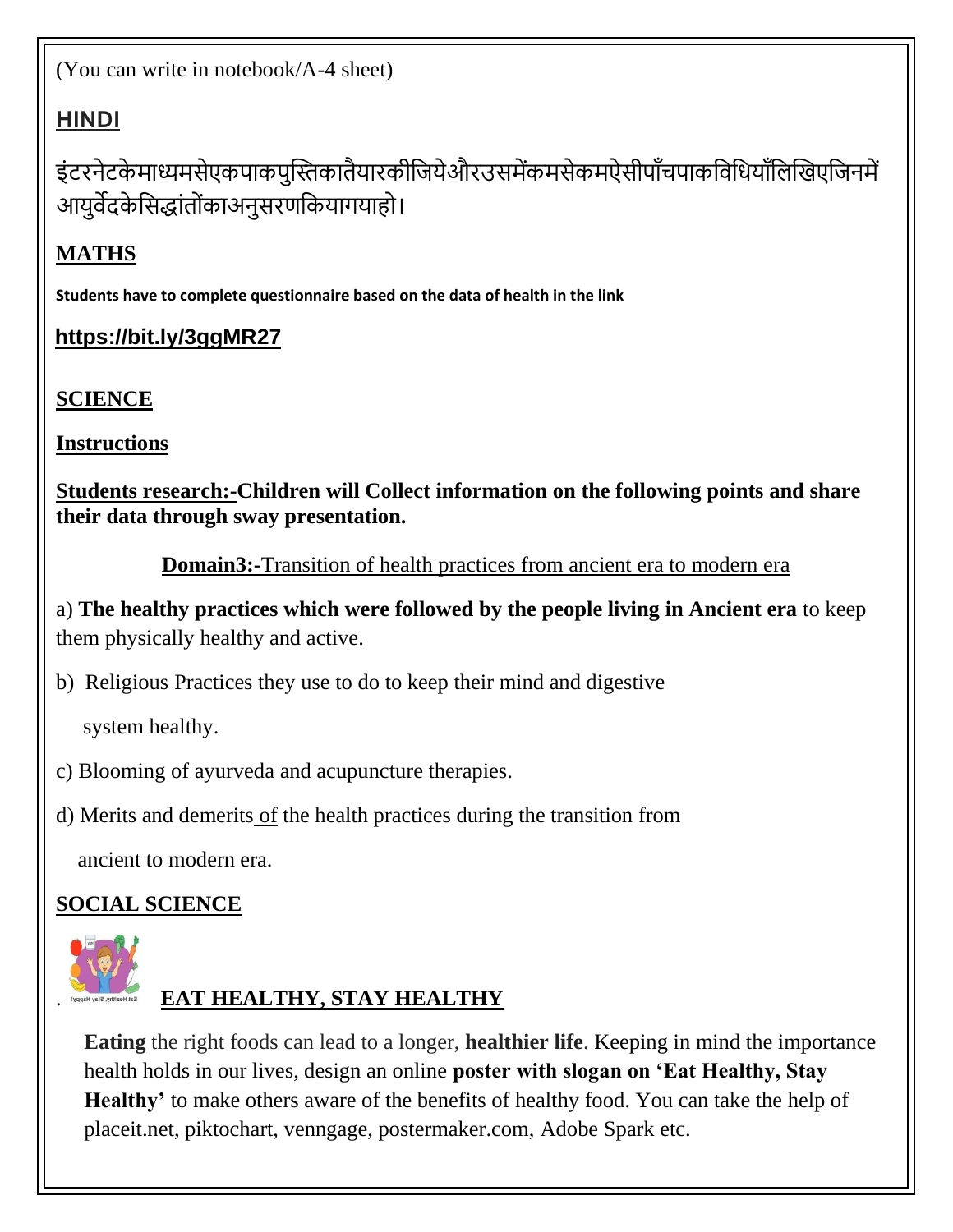#### **Roll No. 31-40**

#### **ENGLISH**

Prepare a mind map on any of the given theme- Health, Stay Healthy- Stay fit, Health and **Happiness** 

(Your work can be presented through venngage, ayoa.com,etc

### **HINDI**

एकऐसाआकर्षकवेबपेजबनाइयेजोइससन्देशकाप्रसारकरेकि –'स्वस्थतनमेंहीस्वस्थमनकावासहोताहै।'

### **MATHS**

**Students have to complete questionnaire based on the data of health in the link**

#### <https://forms.gle/R16T4NqtobKYV5ek9>

### **SCIENCE**

[The Blue Zones Project: Cultivating Healthier, Happier Student Lifestyles](about:blank)

**The Blue Zones** (five areas of the world where people are most likely to live to be over 100).

With this project, we're going to learn about the Blue Zones, areas in the world where people are so healthy, that they have a larger number of people who live to be over 100 than in any other places on earth. How are they staying so healthy? Well, it's up to you to find out.

#### **Researching the Blue Zones**

Dig through these links, and anything else you find online. As you research, record your wonderings and findings on the following sheet: [Blue Zones Project](about:blank)

**Links**

Slide Show: [Sardinia's Blue Zone](about:blank#/barbagia-elder-long-life_41632_600x450.jpg)

Click through these links to explore what the Blue Zones are all about. • **[Info on Blue Zones](about:blank)**

• **[How Three So Cal Beach Cities Help Clear the Path for Healthier Choices](about:blank)**

• **[Eight Ways to Create Your Own Personal Blue Zone](about:blank)**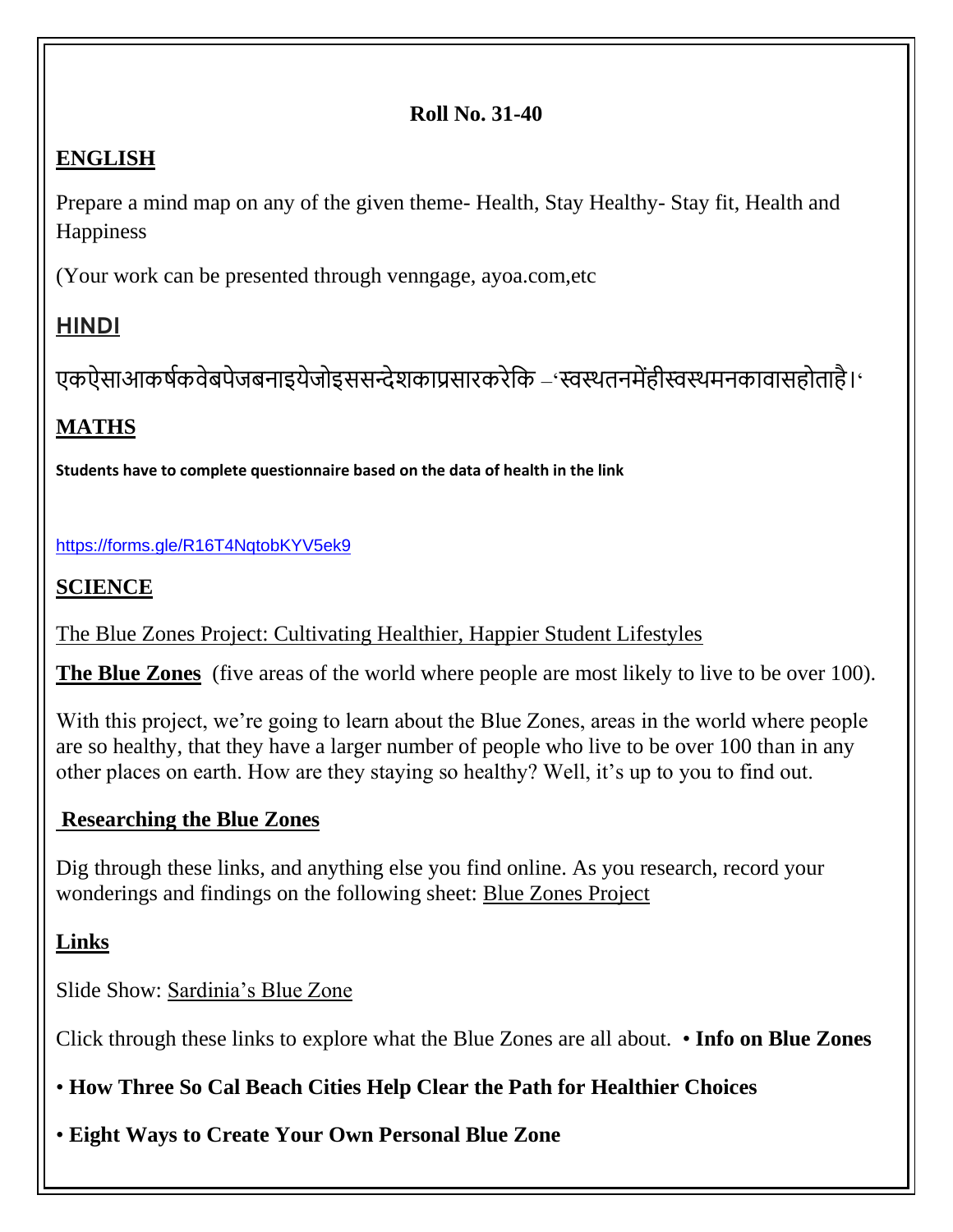### • **[National Geographic's Blue Zones Photo Gallery](about:blank#/barbagia-elder-long-life_41632_600x450.jpg)**

#### **Instructions**

**Collect information on the following points and share your data through sway presentation-**

- **1. The areas that have been included in blue zones.**
- **2. The healthy practices which are followed by the people living in blue zones**
- **3. Geographical factors which support longevity of the people residing in the blue zone**
- **4. How can you create a blue zone for your home and community? Suggest any 5 ways.**

After learning about the healthy behaviours that lead to longevity, students will set "Blue Zone" goals to implement within their homes and communities.

### **SOCIAL SCIENCE**



### **EAT WISE, DROP A SIZE**

Obesity now contributes to the death of more than 360,000 people a year. The incidence of childhood obesity is now at epidemic levels. The rise of childhood obesity has placed the health of an entire generation at risk. Prepare an online **web chart** that highlights harmful effects of obesity, what can be done **to reduce the risk of developing problems of obesity in teenagers**. The aim of your web chart is to convince your peers/ friends to improve their eating habits and its role in the prevention of lifestyle diseases.

#### **SANSKRIT**

#### **For Sanskrit students only**

1. स्वास्थ्यवर्धकजड़ी- बूटियोंकेनाम चित्रसहितसंस्कृतमेंलिखकरपीपीटीद्वारादर्शाएं। (5-7 स्लाइडबनाएं)

2. स्वास्थ्यरक्षकयोगासनकामहत्त्वदर्शातेहुएकिन्हीं 5 या 7 योगआसनचित्रोंसहितदिखातेहुएउनकानामवउसकाअर्थवलाभलिखें।पीपीटीद्वारादर्शाएं।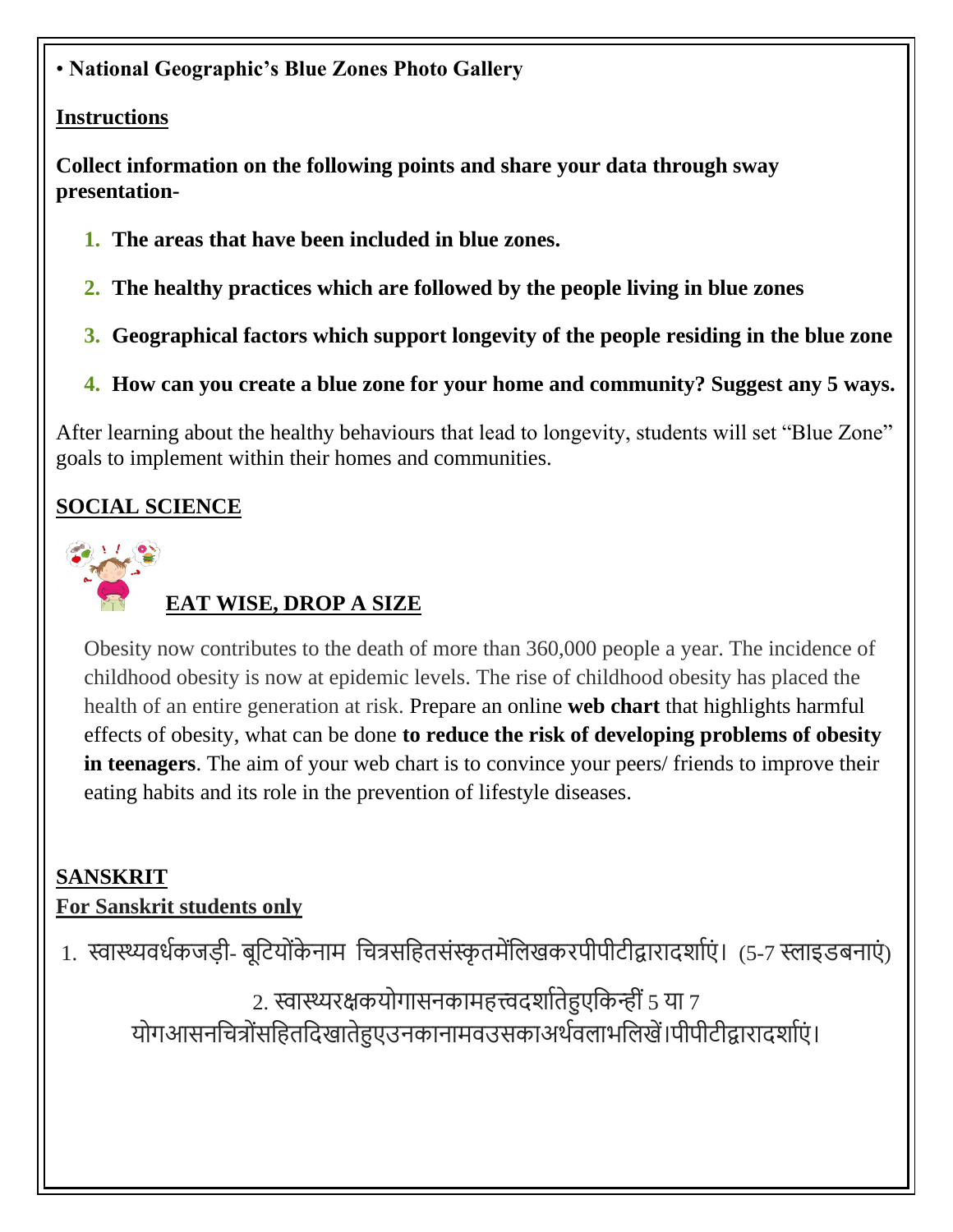#### **FRENCH**

#### **For French students only**



### **TOPIC- ROLE OF HEALTH** Le collage de mon choix E-COLLAGE MAKING

**Make a collage while showing the different measures or precautions taken by India and France to fight againt COVID. Compare?**

#### **How it should be done :-**

- a) The students will design a Webpage/ e-brochure / poster {Collage}.
- b) Short, simple but appropriate information should be there (in French).
- c) They can use relevant images.
- d) All the information and images must be properly labeled in French.